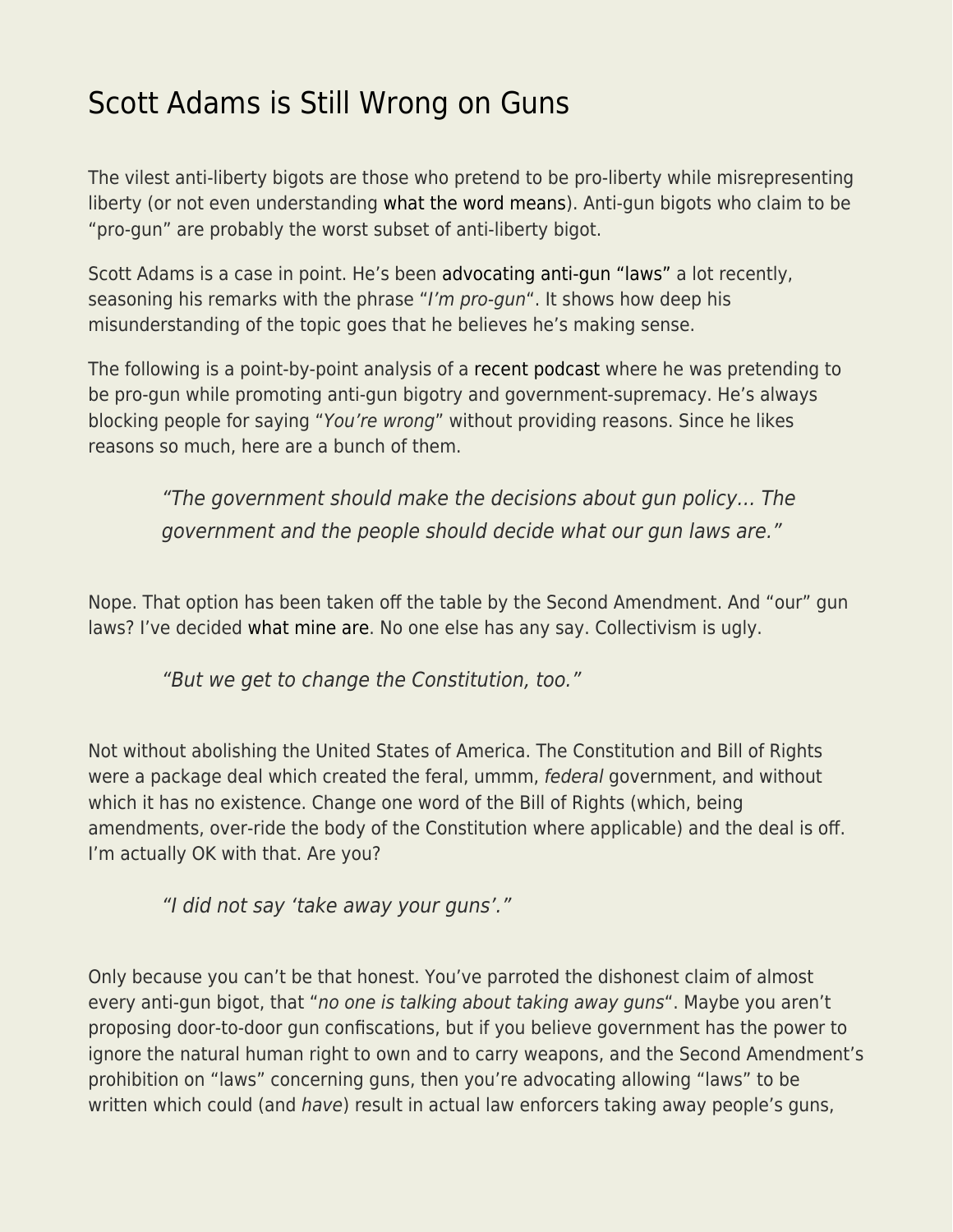and murdering them if they resist.

"I'm very pro-gun (…) but…"

That's what they all say. And maybe you believe it. But without a clear understanding of the issue you say things that make you look foolish and dishonest. That "but" leaves you a lot of wiggle room but completely invalidates your first statement there.

"If the citizens of the United States, collectively, with their government, decided to make some gun laws, that I personally, Scott, do not think are the greatest, I'd still be inclined to go along with it, because the system produced that output. And I would trust the system."

As long as a system isn't harming people I'll trust it. Provisionally. But as soon as it starts violating people, I'm out. The slave trade was a system. No one should have trusted it because it violated natural human rights. "Gun control" is a system which violates people's rights. In fact, government is a rights-violating system. None for me, thanks. I prefer [my](http://blog.kentforliberty.com/p/kentforliberty-zero-aggression.html) [own system](http://blog.kentforliberty.com/p/kentforliberty-zero-aggression.html) which protects everyone's equal and identical rights.

"Some of you are saying 'My Constitution gives me my Second Amendment rights, and the NRA is helping me defend them.'"

Anyone who believes their rights come from the Constitution/Second Amendment or any document is uninformed. The Bill of Rights was written to place natural human rights– including the right to own and to carry weapons– off-limits to government meddling. Even the NRA seems weak on their understanding of this point. That's why real gun rights (human rights) advocates call the NRA "surrender monkeys".

As I recently posted elsewhere in response to a similar claim: You seem to have been misinformed about what the Second Amendment to the U.S. Constitution does. It doesn't give anyone the right to own and to carry weapons; it makes it a crime for government to interfere in this natural human right in the slightest way. "Gun control" is a SERIOUS crime.

The right existed before the Constitution was written— before the first government was a twinkle in the eye of a lazy thief, even— and it will still exist unchanged long after the last government is forgotten in the mists of Deep Time. No law or constitution can alter that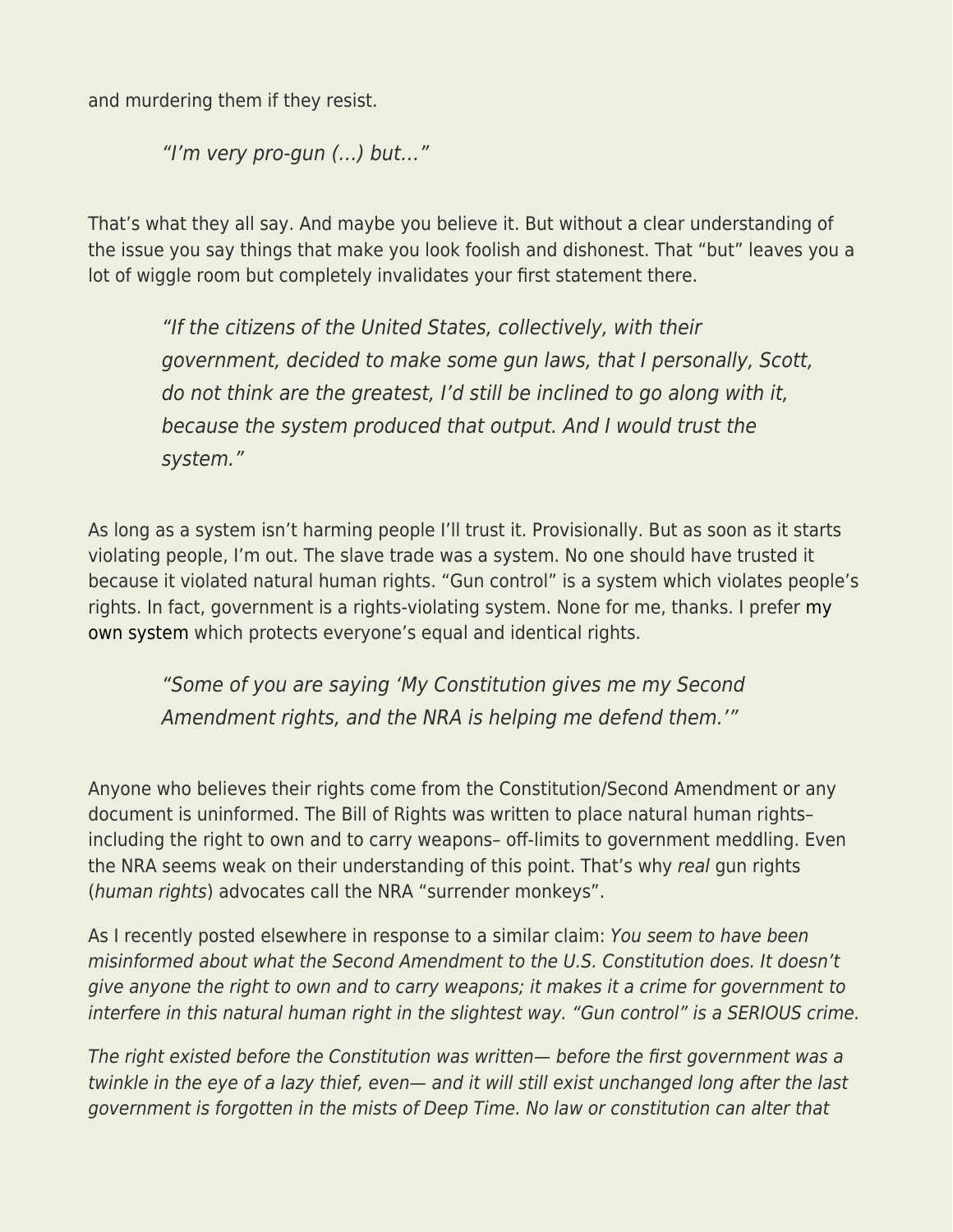right in the smallest degree.

"You love the Constitution. So do I."

I don't. And neither do you. If you did you would try to understand its purpose better; particularly the Bill of Rights– which is what you're discussing here. The ONLY thing the Bill of Rights was written to do was to limit what government could "legally" do. If you miss that point your claim to love the Constitution is patently ridiculous. It's like if I said I love dogs, but then talk about how beautiful and soft their feathers are.

"Do you know what else is in the Constitution? Well there's something about a representative government and presidents and Congress and all that."

Yep. And that makes placing natural human rights out of their reach that much more important. Because you never know what those people might decide to do. Or what the majority of v\*ters might decide to do. Placing natural human rights outside the business of government is necessary if you're going to allow government to exist.

"It gives the control of our decision making to our elected representatives."

Not all of it. Some things were wisely taken off the table (by the Bill of Rights) before the game began. Including guns.

(About the NRA) "If it crosses that line into taking the job that the Constitution gives to the government…"

Again, the government can't have the "job" to make up "laws" about guns. That is one of the things government is specifically and explicitly not permitted to do.

"The first thing I would note is that it's already infringed."

Agreed. That means all those various infringements are illegitimate and need to go away. It doesn't justify more infringements. You couldn't have justified expanding the slave trade with the observation that there was already a slave trade. The slave trade needed to be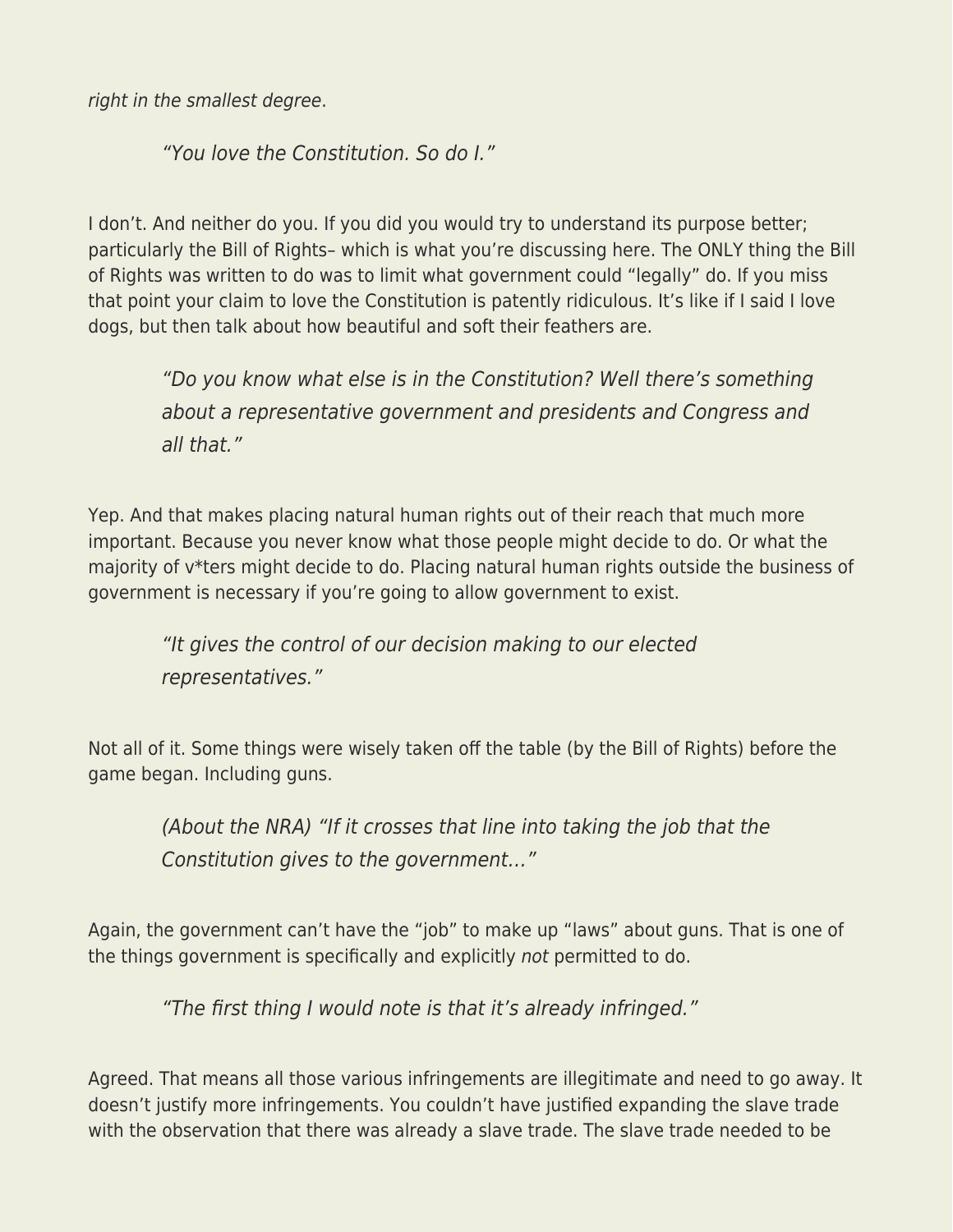abolished. Gun "laws" need to be abolished… or ignored into irrelevance.

"Can you own a tank; a flamethrower?"

Ignorance? Yes, you can.

About "Second Amendment rights" [sic]: "98% of it's gone and you didn't even notice."

Rights can't "go away". That the government– or other bad guys– violate rights doesn't make them go away. It just violates them. Understand the difference.

And, I notice the violations. So do other people. Just because you don't notice doesn't mean others are that complacent and ignorant.

"Do you think that the Second Amendment, when it says 'arms', was just trying to limit it to muskets? I mean, that's all they could imagine at the time…"

No. The Second Amendment was saying "**You shall not pass!**" with regard to making up "laws" to violate the natural human right to own and to carry weapons.

And they could "imagine" more than muskets because [more than muskets already existed.](https://en.wikipedia.org/wiki/Puckle_gun) Some of the authors of the Constitution were inventors. Does Scott really believe they couldn't have imagined anything other than what already existed at the time? Of course, they could. That's what inventors do. They knew how guns had evolved from massive unwieldy things requiring more than one person to set up and use to tools easily owned, carried, and accurately fired by one average individual. They were perfectly aware of how gun development could progress from its current state– they were already witnessing it.

And it doesn't matter. They placed guns on a high shelf, out of reach of government "laws".

> "I see all the gun rights people bristling, but so far I haven't said anything you disagree with."

Seriously? See all the above if you actually believe you haven't said anything an informed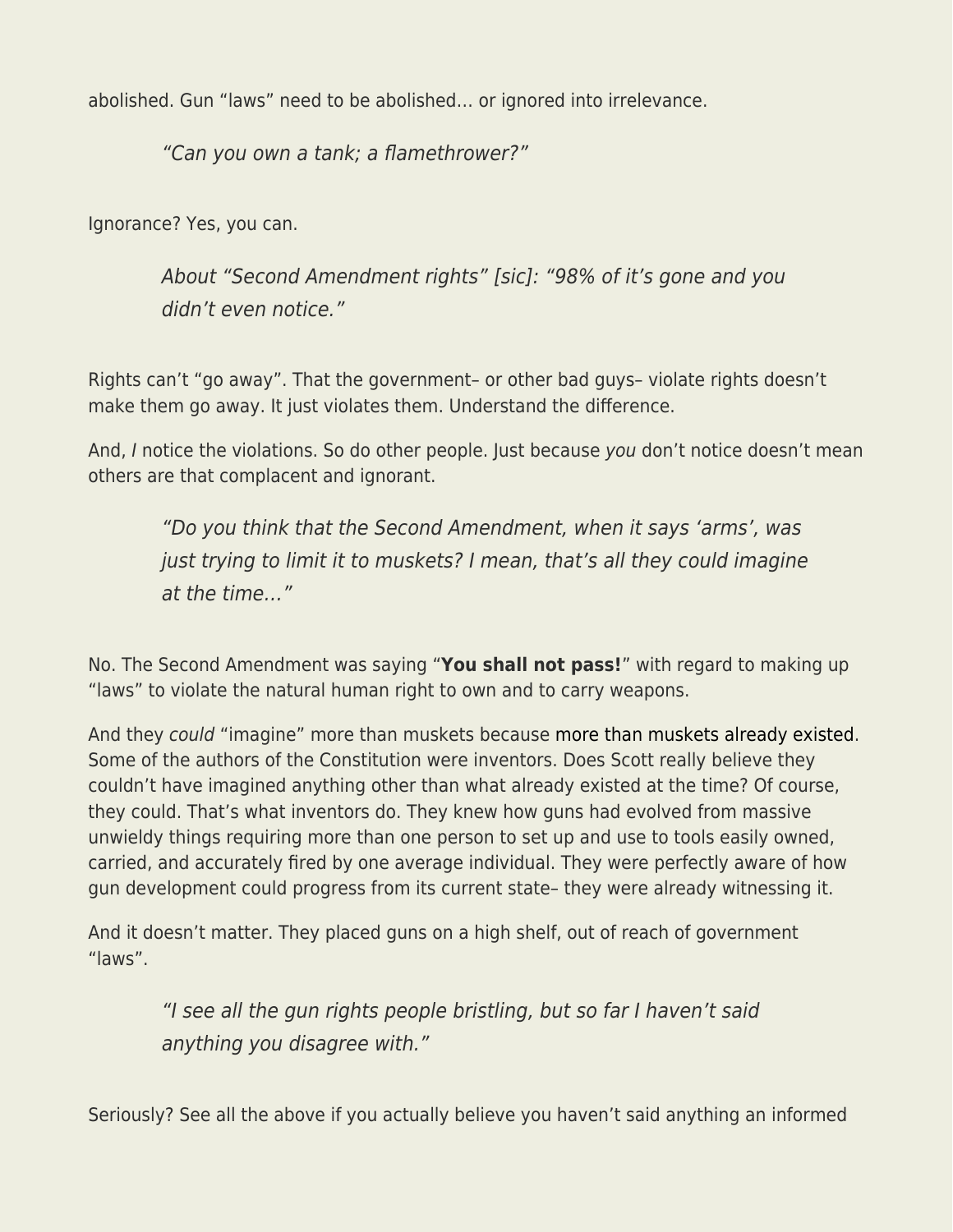gun rights person would disagree with so far.

And, I didn't bristle. I took it upon myself to educate and correct.

"… the key parts are 'militia' and 'necessary to the security of a free state'… "

The militia is EVERYONE capable of using a weapon in defense– this was made clear by those who wrote and supported the Second Amendment. Using their weapons against whoever needed to be defended against. You display gross historical ignorance here.

Then you go off on a screed about "giving you the right to own guns...", missing the purpose and intent of the Bill of Rights yet again. Government-supremacists seem to love this train of thought, which I derailed above.

Now, I happen to understand what a "state" is, so I also understand "free state" is internally contradictory. I'll forgive you for your ignorance on this one.

"… a created right; a manufactured right…"

You can't create or manufacture rights. Every human who has ever existed has/had equal and identical rights. Rights don't come from governments. Governments can either respect rights or violate them. Those are the only two options. That governments– states– always choose to violate rights to some degree says nothing about the nature of rights and everything you need to know about the nature of government.

"Even the experts disagree about what the Constitution said or meant or how it should be interpreted."

Only willfully. If you go back and read the related writings and discussions between those who were writing it, there is no confusion. "Smart people" often find ways to avoid understanding things which would invalidate what they want. That's the most common thing in the world. It doesn't give weight to your anti-gun position.

"My take is the government can do whatever it wants, with guns, as long as it makes sense. As long as the people are with it."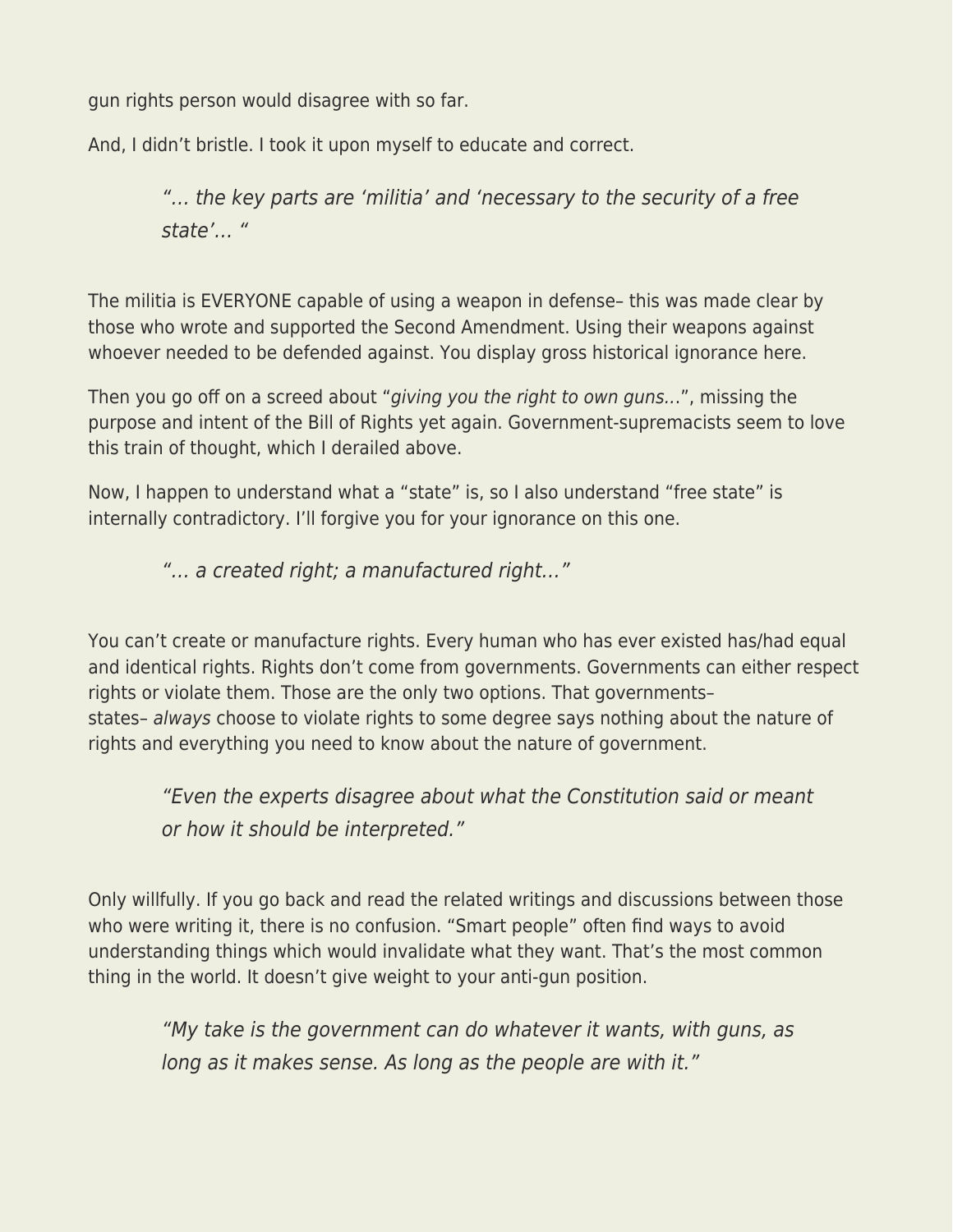It probably can. But it would be wrong and the US government would be immediately illegitimized by passing even one gun "law". Oops. I guess that bridge has already been crossed and burned. But, again, this is the unethical government-supremacist position.

And "makes sense" to who? Everything makes sense to someone. Theft makes sense to people who want to justify stealing. Rape makes sense to rapists. Serial murderers always believe their acts somehow make sense. Violating your rights can't make sense to me. No matter my feelings, or my wishes. If I feel your rights "need" to be violated on my behalf, then I need to man up and defend myself– by exercising my rights– from you. Begging government to do that on my behalf is a loser move.

"If 99% of the people said 'Hey, government, take our guns away'…"

So, mob rule, then. The belief that rights hinge on the opinions of the majority. The wishes of all the people but one can't excuse violating the rights of the one. Not if you call that violation "slavery" or if you call it "gun control". If someone doesn't want a gun in their house there is nothing to prevent them from getting rid of it. I'm completely in favor of allowing them to do so. If, however, they don't want guns in their own home this gives them no right to force everyone else to get rid of their own guns, or else. Not by "law" or anything else.

This is the same loserthink behind rich people who say "Raise my taxes- I don't mind. I want to support government more." If they want to give the government more of their money, they can. No new "law" is necessary. Just do it. To wait until a "law" is imposed forcing others to do the same is [evil.](http://kentmcmanigal.blogspot.com/2009/08/evil-definition.html)

"…a vague statement in the Constitution hundreds of years ago…"

It's only vague if you try really hard to not understand it. "Shall not be infringed" can't be more clear.

"We can do what we want as long as there's a system we all respect."

Too bad for you, then. Or, do you not really mean "all", but just all governmentsupremacists and anti-liberty bigots? Because, as I've already pointed out, I don't respect systems which violate natural human rights.

"…'it's in the Constitution!' True, but does it matter?"